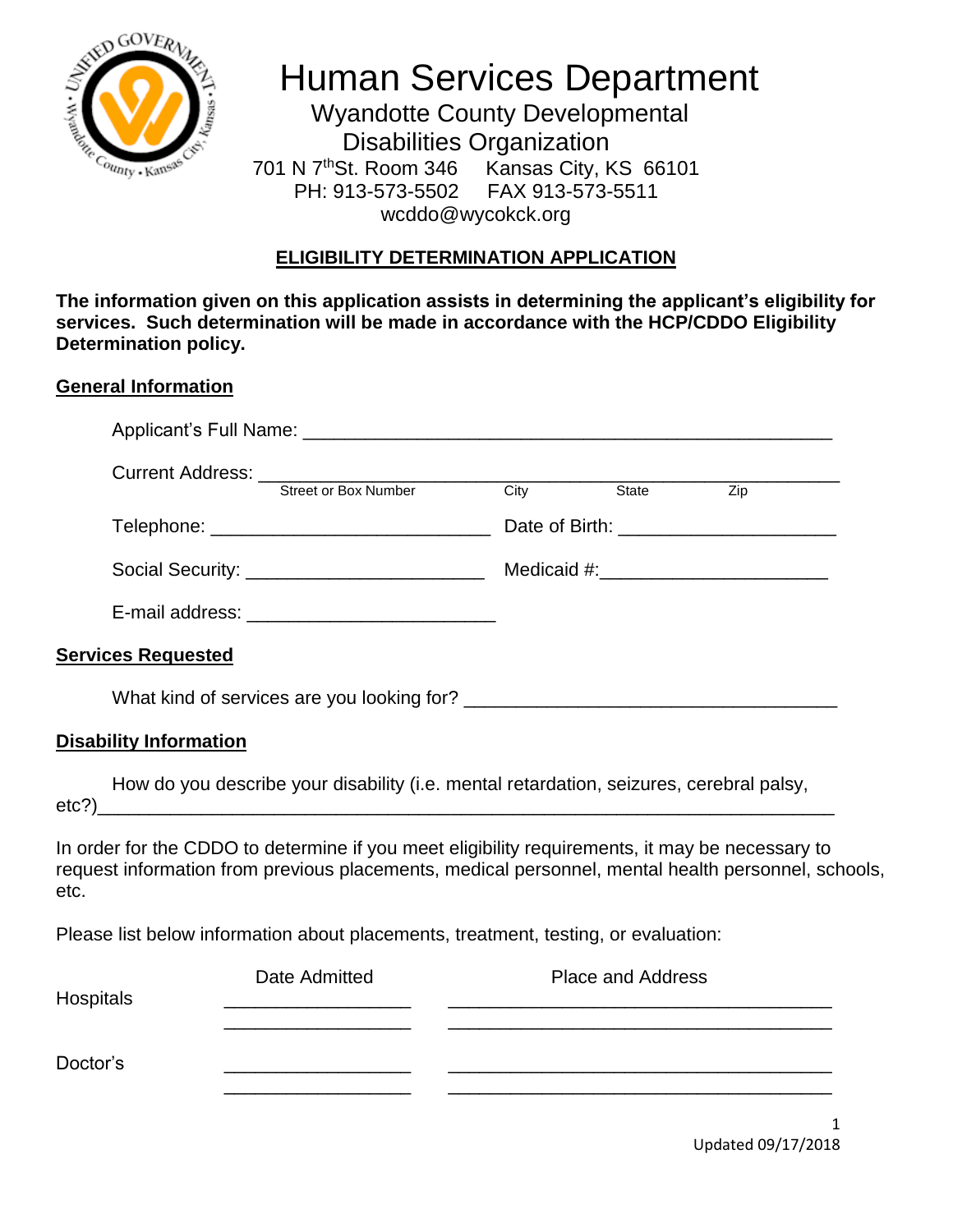| <b>Mental Health</b>                                                                           |                                                                                                   |
|------------------------------------------------------------------------------------------------|---------------------------------------------------------------------------------------------------|
| the control of the control of the control of the control of the control of<br><b>Education</b> |                                                                                                   |
| Please list the school or Special Education Cooperative that you have attended.                |                                                                                                   |
|                                                                                                |                                                                                                   |
|                                                                                                |                                                                                                   |
| <b>Guardianship Information</b>                                                                |                                                                                                   |
| Check all that apply:                                                                          |                                                                                                   |
| [ ] You (applicant) are a ward of the State.                                                   |                                                                                                   |
|                                                                                                |                                                                                                   |
|                                                                                                |                                                                                                   |
|                                                                                                |                                                                                                   |
| [ ] You (applicant) have a legal guardian.                                                     |                                                                                                   |
|                                                                                                |                                                                                                   |
|                                                                                                |                                                                                                   |
| Telephone: _________________________________                                                   |                                                                                                   |
| <b>Resource Information</b>                                                                    |                                                                                                   |
| Please list all other organizations that you are currently receiving services from:            |                                                                                                   |
|                                                                                                | Please list the name and address of any person who is assisting you with the application process: |
|                                                                                                |                                                                                                   |
|                                                                                                |                                                                                                   |